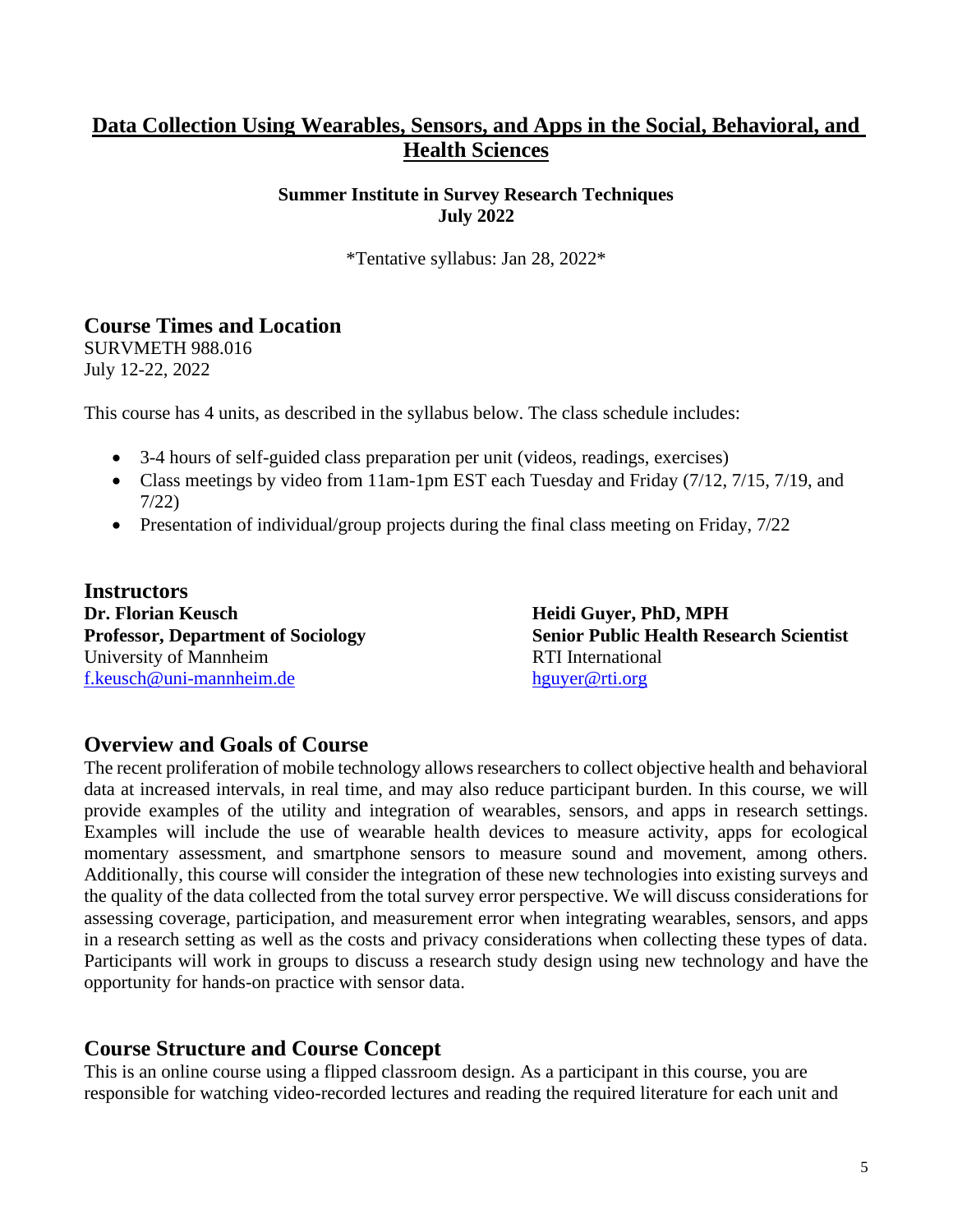then attend four one-hour video-mediated online meetings where you will have the chance to further discuss the materials from a unit with the instructors and your peers. Although this is an online course where you have more freedom in when you engage with the course materials, you are expected to come prepared to the online video meetings. While the course is spread out across two weeks, the overall workload in this course will be approximately equivalent to a two-day short course.

## **Course Materials**

All course materials will be made available online on the class website at [https://canvas.it.umich.edu/.](https://canvas.it.umich.edu/) Course materials on the website include videos, lecture slides, readings, discussion forums, and other work materials for downloading.

## **Mandatory Weekly Online Meetings**

There will be four one-hour video-mediated meetings in this course that will allow you to interact with the instructors and your peers. Meetings will be held online through Zoom. Follow the link to the meeting sessions on the course website. In exceptional cases, if video participation via Internet is not possible, arrangements can be made for participants to dial in and join the meetings via telephone.

In preparation for the online meetings, you are expected to watch the lecture videos and read the assigned literature before the start of the meeting. In addition, all participants are encouraged to post questions about the materials covered in the videos and readings of the unit in the discussion forum before the meetings.

## **Technical Equipment Needs**

The learning experience in this course will mainly rely on the online interaction between participants and the instructor during the online video meetings. Therefore, we encourage all participants in this course to use a web camera and a headset. We ask you to refrain from using built-in speakers and microphones on your desktops or laptops since this will reduce the quality of audio transmission and therefore will decrease the overall learning experience for all participants in the course. In addition, we suggest that you use a stable Internet connection and are in a quiet environment during online video meetings.

## **Evaluation**

By default, this is a non-credit course. If you want to receive credit for participation in the course, you need to contact the instructors before the start of the course. Participants who seek credit will receive a take-home assignment due one week after the end of the course.

## **Accommodations for Students with Disabilities**

If you think you need an accommodation for a disability, please contact Services for Students with Disabilities (SSD) office to help us determine appropriate academic accommodations. SSD (734-763- 3000; [http://ssd.umich.edu\)](about:blank) typically recommends accommodations through a Verified Individualized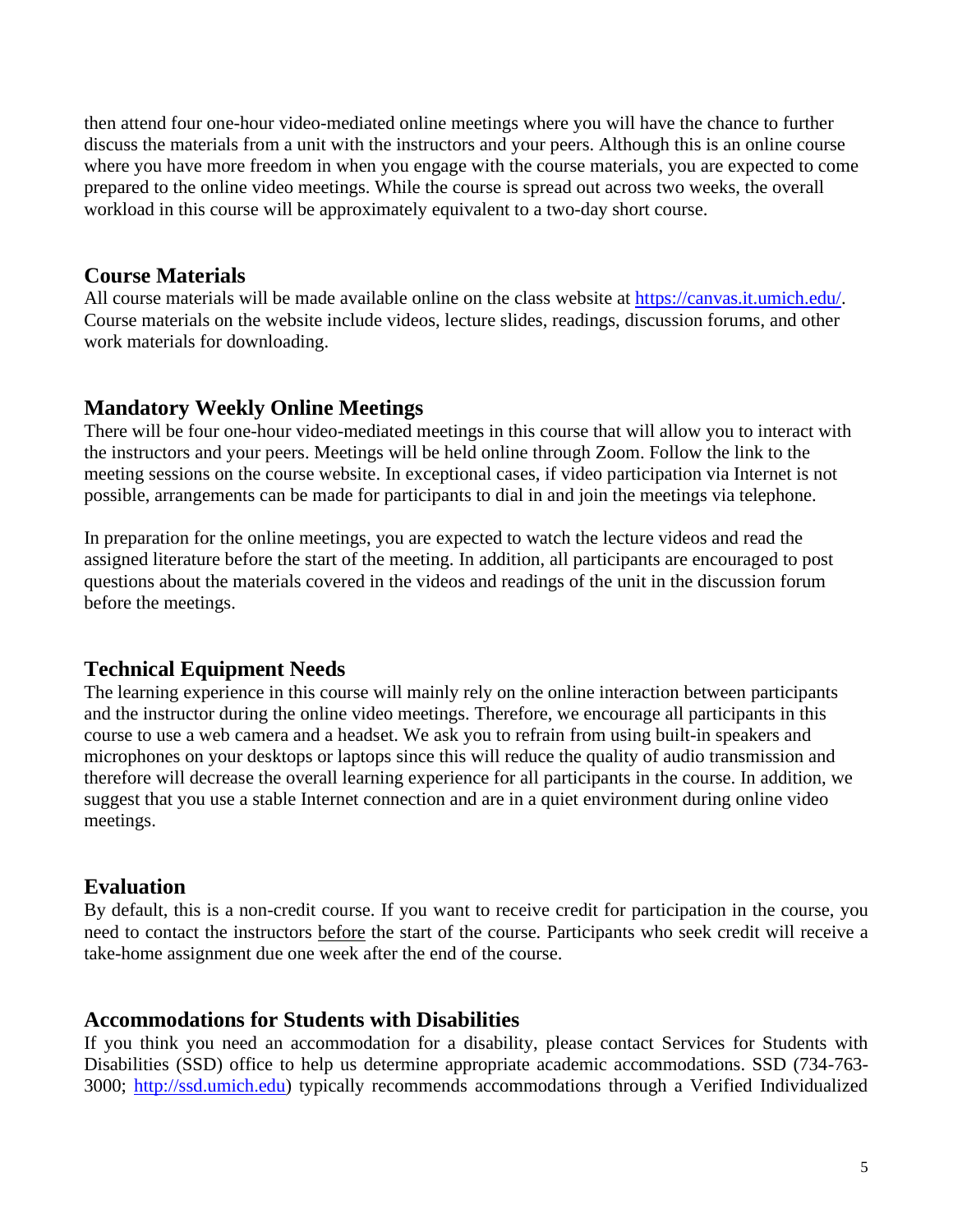Services and Accommodations (VISA) form. Any information you provide is private and confidential and will be treated as such.

## **Academic conduct**

Clear definitions of the forms of academic misconduct, including cheating and plagiarism, as well as information about disciplinary sanctions for academic misconduct may be found at the Rackham web site for the University of Michigan

[http://www.rackham.umich.edu/policies/academic\\_and\\_professional\\_integrity/statement\\_on\\_academic\\_](about:blank) [integrity](about:blank)

Knowledge of these rules is your responsibility as a participant and ignorance of them does not excuse misconduct. As a participant, you are expected to be familiar with these guidelines before submitting any written work or taking any exams in this course. Lack of familiarity with these rules in no way constitutes an excuse for acts of misconduct. Charges of plagiarism and other forms of academic misconduct will be dealt with very seriously and may result in oral or written reprimands, a lower or failing grade on the assignment, a lower or failing grade for the course, suspension, and/or, in some cases, expulsion from the university.

# **Course Outline**

### **Unit 1**

#### **Videos**

- Introduction; Course overview
- What can we measure with wearables, sensors, & apps
- Technology & possible research questions

#### **Recommended readings**

- Doherty, A., Jackson, D., Hammerla, N., Plötz, T., Olivier, P., Granat, M. H., ... & Preece, S. J. (2017). Large scale population assessment of physical activity using wrist worn accelerometers: the UK biobank study. *PloS one*, 12(2), e0169649. <https://doi.org/10.1371/journal.pone.0169649>
- Harari, G. M., Lane, N. D., Wang, R., Crosier, B. S., Campbell, A. T., & Gosling, S. D. (2016). Using smartphones to collect behavioral data in psychological science: Opportunities, practical considerations, and challenges. *Perspectives on Psychological Science*, 11, 838-854. <https://doi.org/10.1177/1745691616650285>

#### **Exercises**

- Briefly introduce yourself to the class. What are your background and current affiliation? What research do you do? What experience do you have with sensors and apps, both for your own personal use and for research, if any?
- Develop a research question that can be answered using sensor data. Describe the target population and the type of data that would be used and any additional information you may need to collect to answer your research question.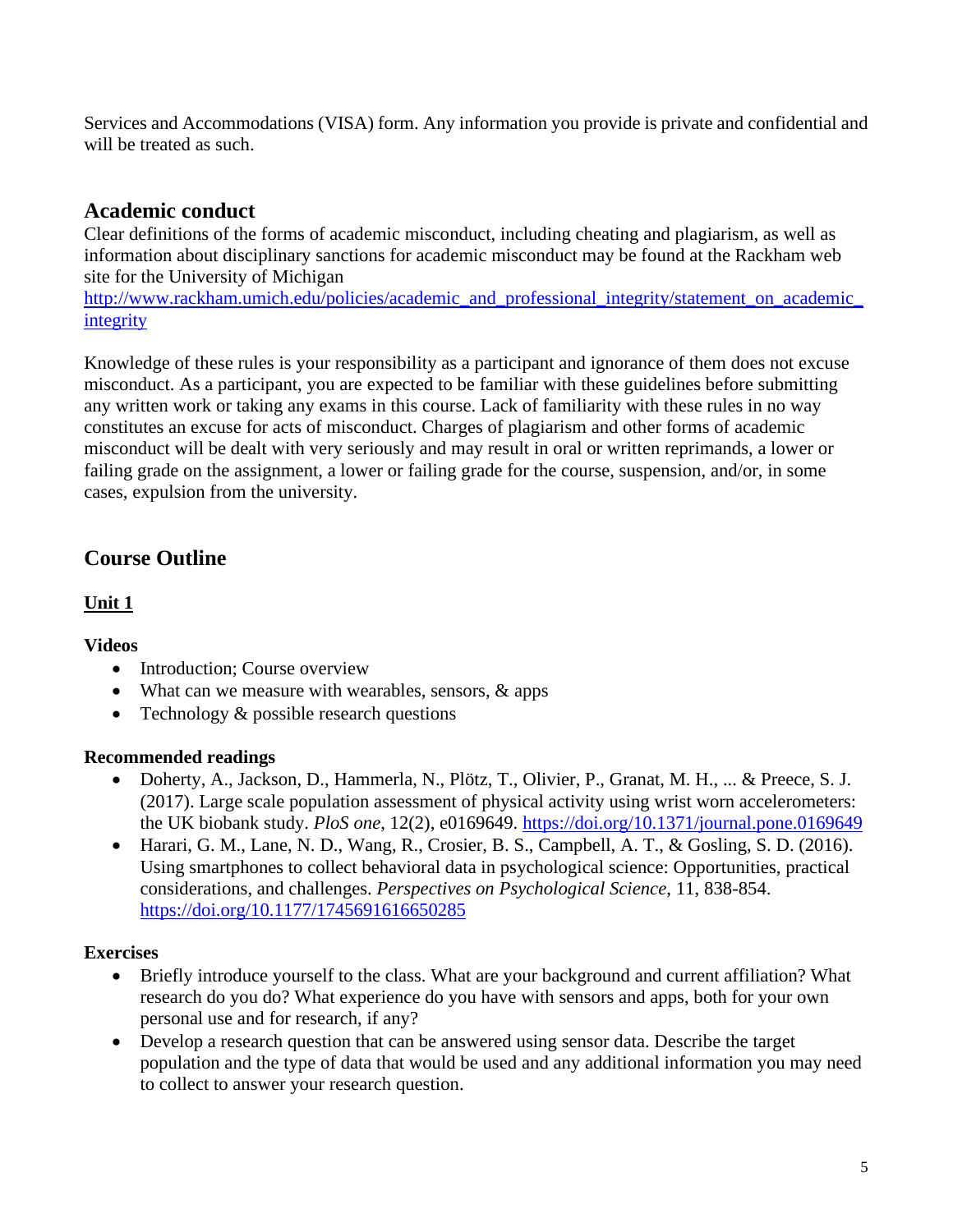### **Online Meeting**

• Tue, July 12, 11am-1pm EST

## **Unit 2**

#### **Videos**

- Study design considerations from the TSE perspective
- Practical implementation & operational considerations

#### **Recommended readings**

- Fingerman, K. L., Huo, M., Charles, S. T., & Umberson, D. J. (2020). Variety Is the Spice of Late Life: Social Integration and Daily Activity. *The Journals of Gerontology: Series B*, 75, 377- 388.<https://doi.org/10.1093/geronb/gbz007>
- Kreuter, F., Haas, G. C., Keusch, F., Bähr, S., & Trappmann, M. (2020). Collecting survey and smartphone sensor data with an app: Opportunities and challenges around privacy and informed consent. *Social Science Computer Review*, 38, 533-549. [https://doi.org/10.1177/0894439318816389.](https://doi.org/10.1177/0894439318816389)

#### **Exercise**

• Using your initial research question, develop an operational plan for carrying out your research project. Describe your study population and methods. Consider potential sources of error.

### **Online Meeting**

• Fri, July 15, 11am-1pm EST

## **Unit 3**

#### **Videos**

- Data from wearables, apps & sensors
- Errors when collecting, processing, and interpreting sensor data

#### **Readings**

- Bähr, S., Haas, G.-C., Keusch, F., Kreuter, F., & Trappmann, M. (2020). Missing data and other measurement quality issues in mobile geolocation sensor data. *Social Science Computer Review*. <https://doi.org/10.1177/0894439320944118>
- Kapteyn, A., Banks, J., Hamer, M., Smith, J.P., Steptoe, A., van Soest, A., Koster, A., & Htay Wah, S. (2018). What they say and what they do: comparing physical activity across the USA, England and the Netherlands. *Journal of Epidemiology and Community Health*, 72, 471-476. <http://dx.doi.org/10.1136/>

## **Exercise**

• Using your initial research question, develop an operational plan for carrying out your research project. Describe your study population and methods. Consider potential sources of error. (We will continue with short presentations of those who we did not get to in our second meeting.)